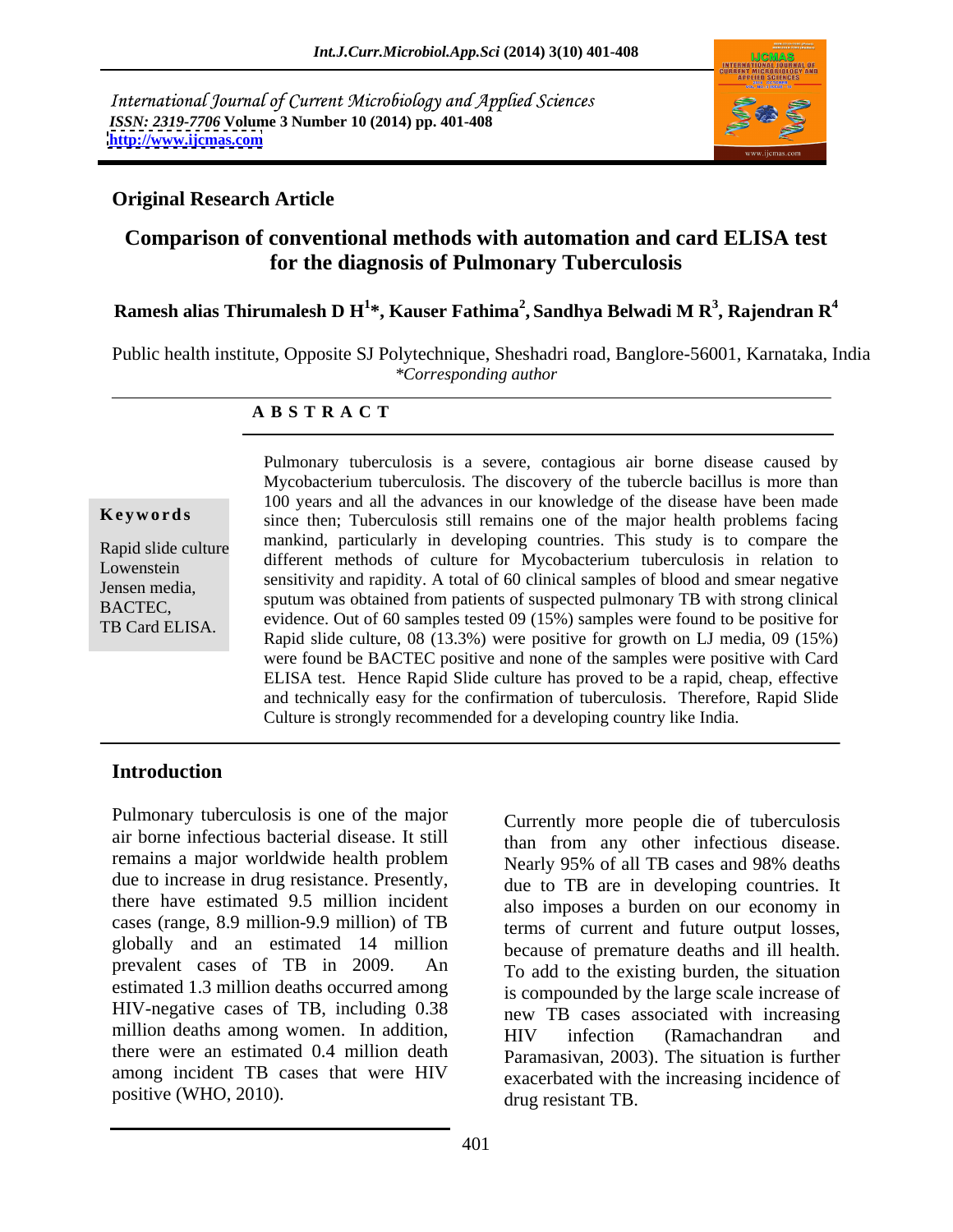Early diagnosis plays a vital role in control **E** However they are time consuming and take of TB. Diagnosis of Mycobacterial 6-8 weeks for the results. Many techniques infections however remains an enigma (Negi are available today which have improved the *et al.,* 2005). Cure of the disease is possible diagnosis and shortened the testing time in only with correct diagnosis and appropriate the Laboratory. The risk of increasing treatment. Early and accurate detection of spread of tuberculosis and development of active cases remain an important objective drug resistance make early diagnosis a for improved implementation of matter of utmost concern and improved chemotherapy and for reduction in the rapid methods for laboratory confirmation spread of the disease. The diagnosis are urgently required (Ahmad and Afghan, traditionally depends upon identifying the infective organism in secretions of diseased<br>individual (Shah and Dayf, 2001). There are individual (Shah and Rauf, 2001). There are two basic approaches for the diagnosis of the TB. The direct approach includes detection of Mycobacteria and the indirect approach includes measurement of humoral response of the host against TB. The diagnostic modalities should have certain desirable features that are, sensitivity and specificity, speed, reproducibility, cost effectiveness, safety, simplicity and easy application for wider use. Fair Gaugesta (m) a However they are since consuming and take the since the since the since the since the since the since the since the since the since the since the since the since the since the since the since the since

The diagnosis in endemic countries like India depends more on the use of labour intensive, easy to use methodology with minimum infrastructures or equipment. The need is to find a viable alternative for smear microscopy. This method has to have the following desirable features like results as early as possible, simple training, easy interpretation, and allow start of the treatment as early as possible  $\frac{Jan uary}{Jan uary}$  zolo to August 2011. The patients (Ramachandran and Paramasivan, 2003). The Ziehl-Neelsen staining method although rapid and inexpensive, can detect bacilli only when there are more than 10,000 bacilli/ml of the sputum (Shah and Rauf,<br>2001). The ZN method lacks sensitivity in the spot in the hospital. Collection clinical specimen varying between 30 70%, especially when disease occurs in children or co-infected with HIV (Omrani,<br>2009). On the other hand culturing on department of VIMS Dralining TM test Lowenstein-Jensen media are sensitive and

the Laboratory. The risk of increasing are urgently required (Ahmad and Afghan, 1995). This prolonged period has prompted many

workers to look for quicker method of culture, such as the rapid slide culture technique, BACTEC and Card ELISA test.7 Robert Koch was the first to use rapid slide culture technique using coagulated human serum, he was successful in obtaining the growth of Mycobacterium bacilli in 7 days but contamination hindered further success. The RSC is a rapid, simple and safe method and culture results are available in 7 days. This method has also been successfully employed by Purohit *et al.* (1993)

# **Materials and Methods**

A total of 60 clinical samples blood and smear negative sputum were obtained from patients of suspected pulmonary TB with strong clinical evidence referred from TB and chest department of VIMS and RC from January 2010 to August 2011. The patients were asked to take early morning sputum when he wakes up without brushing the teeth and asked to take a deep breath and expectorate sputum in a given wide mouthed sterile plastic container. Second sample was taken on the spot in the hospital. Collection of blood from AFB negative patients.

Processing of samples: - All the samples were processed in the microbiology department of VIMS. Preliminary ZN test were performed to rule out sputum positive samples. The negative sputum samples were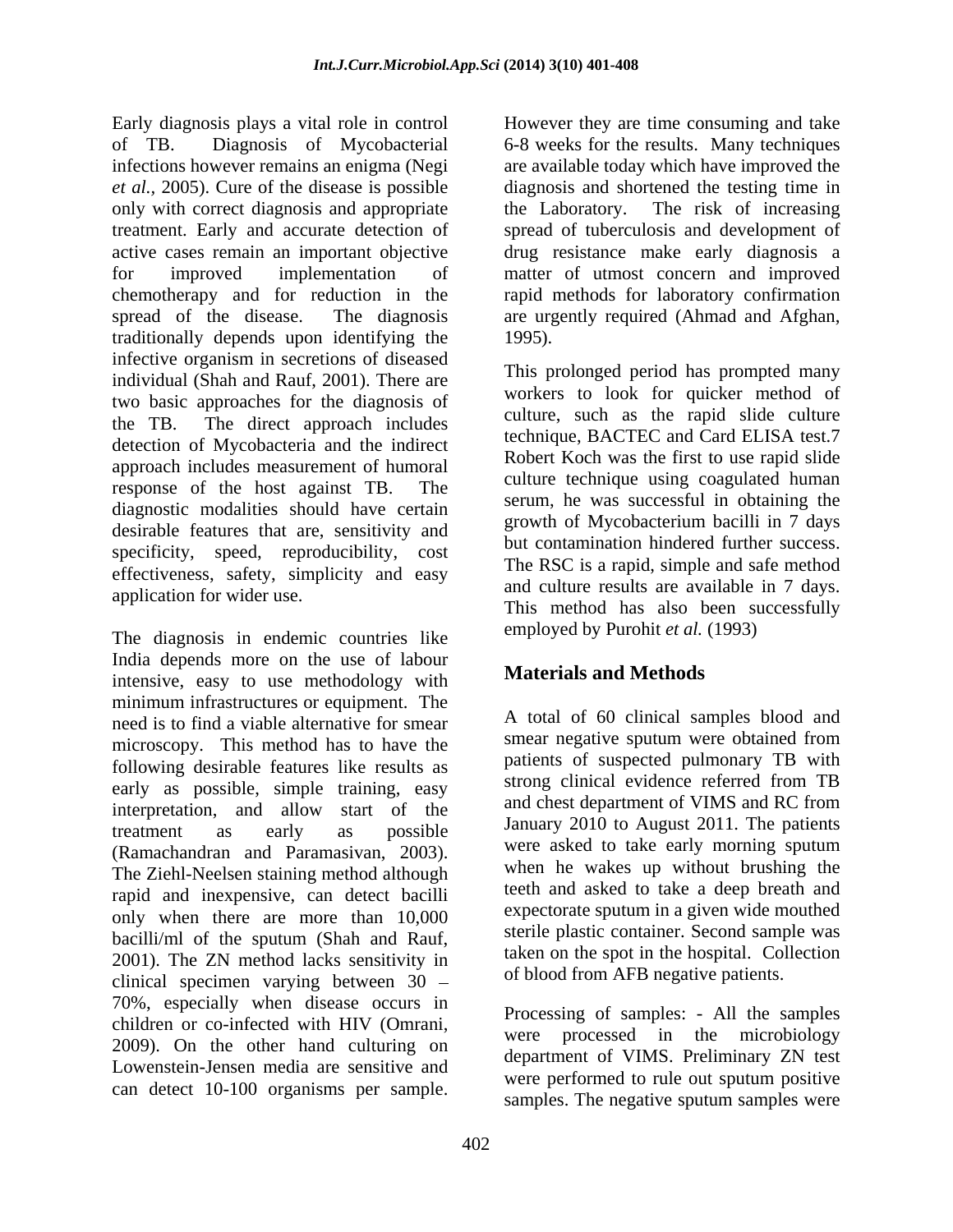processed for further studies after concentration by modified Petroff's method. The deposit was examined microscopically BACTEC test.  $\qquad \qquad$  growth of *M.tuberculosis*. After

**Rapid slide culture method: -** Citrated human blood from blood bank not more than 4 week old was mixed with equal volume of weeks and isolates were identified by colony sterile distilled water. The mixture was morphology, rapidity of growth and by ZN shaken well till blood get haemolysed. The staining. The growth on LJ media was medium was made selective by addition of chemotherapeutics agents like: Polymyxin B -- 200000 units/liter, Carbencillin ---- 100 mg/ liter, Trimethoprim ---- 10 mg/ liter and **BACTEC test:** Concentrated sputum is sent Amphotericin B --- 10 mg/ liter. The pH of the medium was adjusted at  $6.5 - 7.5$  and 8-10ml of this media was transported to each of Mac Cartney bottle. Glass slides measuring 3x1 inches split longitudinally were taken. Smears were made over the smears were air dried. Slides were put into a assembly. Mac Cartney bottle containing blood media so that the smear remained dipped in the medium. The inoculated Mac Cartney bottle Slides were taken out and dipped in sterile distilled water to remove excess of media on the smears. The slides were then placed in an oven at 80° for 30 min and then stained

| $\bf{0}$   | division of<br>No.<br>AFB<br>as     | numerical value canculatie growth muck. <i>A</i><br>growth index higher than 10 are considered |
|------------|-------------------------------------|------------------------------------------------------------------------------------------------|
|            | compared to slide 1                 | positive.                                                                                      |
| $\vert 1+$ | Small clumps of up to 4 bacilli     |                                                                                                |
|            | provided these were not present     | TB Card test: Fresh serum is separated                                                         |
|            | in slide 1                          | from the aseptically collected blood.                                                          |
| $2+$       | Large clumps of bacilli             | Remove the test unit from its pouch and                                                        |
| $3+$       | Large clumps with some cord $\vert$ | place on flat surface. The test unit was                                                       |
|            | formation                           | labeled with patient's name. Then 2 drops of                                                   |
| $-4+$      | Micro colonies with good cord       | serum was added into sample well using                                                         |
|            | formation                           | provided dropper. Then result was recorded                                                     |

### **Growth on Lowenstein-Jensen**

and was then inoculated on Rapid slide widely used for tuberculosis culture. LJ culture, LJ media and then sent for medium containing glycerol favours the Lowenstein-Jensen (LJ) medium is most growth of *M.tuberculosis.* After decontamination of the sputum, the deposit was inoculated on L-J media and incubated at 37°. Reading was taken weekly for 5 to 7 confirmed by biochemical test viz, Niacin test and Nitrate reduction test.

lower  $1/3<sup>rd</sup>$  of the 2 splitted slides and passes in turn beneath the needle aspiration of the 2 splitted slides and passes, in turn, beneath the needle aspiration was incubated at  $37\Box$ . Slides 1 and 2 were gas is aspirated and delivered to the removed on  $7<sup>th</sup>$  and  $13<sup>th</sup>$  day respectively.  $\frac{1}{100}$  and  $\frac{1}{100}$  counter chamber. If  $\frac{1}{2}$  th day respectively.  $\frac{1}{2}$  scintillation counter chamber. If by ZN staining method. The radioactivity is measured in the aspirated The growth was recorded as follows. <br>
numerical value called the growth index. A 0 | No division of AFB as | growth index higher than 10 are considered  $\sum_{\text{positive}}$ **BACTEC test:** Concentrated sputum is sent to the laboratory for BACTEC culture. The components of the automated BACTEC 460 instrument include a scintillation counter, a needle aspiration assembly, and a movable track on which culture bottles can be placed. The track is aligned so that each bottle When the test bottle is immediately below the needle assembly, the needle is lowered through the rubber stopper into the head space. A sample of the head scintillation counter chamber. If Mycobacteria are present in the inoculum,  $CO<sub>2</sub>$  is released into the head space, the amount of which is proportional to the amount of growth in the vial. The amount of head gas, which is translated into a positive.

provided these were not present **TB Card test:** Fresh serum is separated in slide 1 1 and 1 from the aseptically collected blood. 2+ Large clumps of bacilli Remove the test unit from its pouch and 3+ Large clumps with some cord place on flat surface. The test unit was formation and labeled with patient's name. Then 2 drops of 4+ Micro colonies with good cord serum was added into sample well using formation provided dropper. Then result was recorded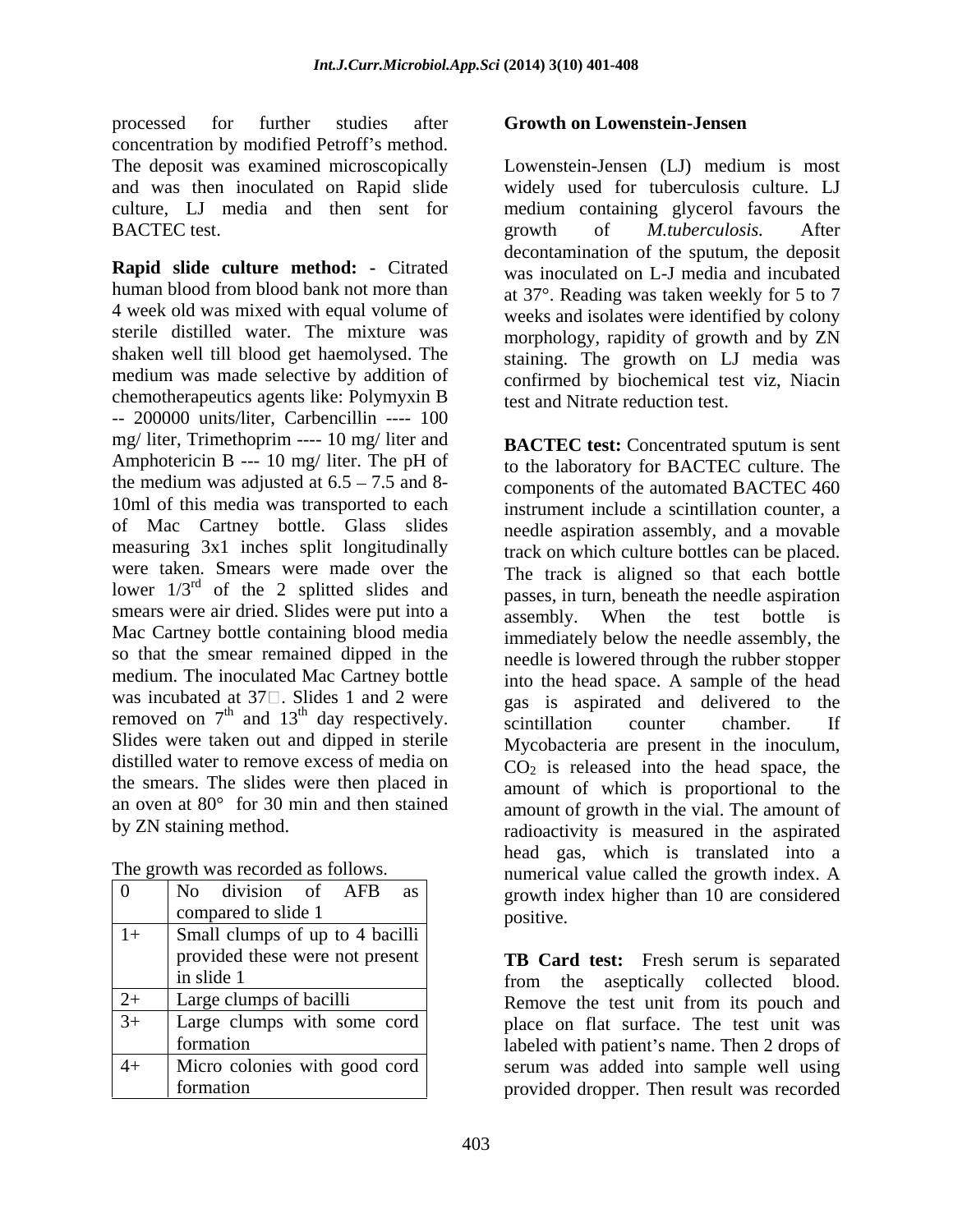In the present study a total of 60 Zeihl Neelsen Negative sputum samples and appeared to be better than LJ media for rapid<br>communication the same potients were isolation and identification of serum samples from the same patients were processed for the diagnosis of pulmonary tuberculosis. Out of 60 samples 09 (15%) were positive by Rapid slide culture, 08 (13.3%) were positive on LJ media, cases, 9<br> $(0.9(15\%)$  were found to be positive by  $8 \text{ by LJ.}$ 09(15%) were found to be positive by BACTEC test and none were positive towards Card ELISA test as shown in Table:

 The results obtained by some of the workers have been mentioned below: Simpson and Reed (1953) reported that 63.8% were They concluded that Rapid Serological IB positive by slide culture as compared with<br>
The suspects from endemic settings. In the positive by routine culture method suspects from endemic settings. In the 71.6% positive by routine culture method (LJ media). Jena and Rajan (1995) reported that rapid slide culture was found to more sensitive than smear examination and culture, the most sensitive for establishing the diagnosis as well as for primary isolation of MTB. He reported that the sensitivity of RSC (65.2%) is less when compared LJ media (85.1%), as only one sample was processed for the Rapid Slide culture and 3 media.However in our present study Slide culture showed more sensitivity (100%) than LJ Media (88.8%) and our study is comparable with above mentioned studies. Negi *et al.* (2005) reported that sensitivity of Tuberculosis Research Centre (TRC), <sup>(2003)</sup>. Chennai showed that the rate of isolation of positive cultures was significantly faster with the BACTEC method, with 87% of the BACTEC was found to be expensive positives being obtained by 7 days and 96% by 14 days. Hence this result can be (Rs.300), LJ media (Rs.100) and Rapid slide compared with the present study as

between 10 to 30 minutes. (CTK ONSITE, BACTEC and Rapid Slide Culture showed Onsite Rapid Test, 1 Cassette Test, the rate of isolation of positive culture manufactured by CTK Biotech, Inc. is used.) within 14 days. Shenai and Rodrigues **Results and Discussion** clinically diagnosed TB cases, 6 were (2004) reported out of 11 smear negative, positive by TB-BACTEC and 4 by LJ. They have also reported that BACTEC medium appeared to be better than LJ media for rapid isolation and identification of *M.tuberculosis.* Hence these results could be comparable with our findings, where out of 60 smear negative clinically suspected TB cases, 9 were positive by TB-BACTEC and 8 by LJ.

01. sensitivity of TB-Card ELISA testranged According to WHO (2008) report, the from 1% to 60% and was higher in sputum smear-positive than smear negative patients. They concluded that Rapid Serological TB test had poor specificity when tested in TB suspects from endemic settings. In the present study none of the smear negative samples showed positive reaction hence the present study could be correlated with the report of WHO (2008).

samples were processed on LJ ELISA test. The time requirement of Card 48.9% towards L J media culture and (1953), Jena and Rajan (1995), Shenai and 55.86% towards BACTEC culture. Rodrigues (2004), Banerjee and Gupta The time required for Rapid slide culture was found to be 10-13 days, 21-28 days for growth on LJ media, 10-12 days for BACTEC and less than 01 hour for Card ELISA was found to be very less $($  1 day), followed by BACTEC (12 days), Rapid Slide Culture(12-13) days, and LJ media (21-28) days. This can be compared with that of the reports of Simpson and Reed (1953), Jena and Rajan (1995), Shenai and Rodrigues (2004), Banerjee and Gupta (2003).

> The cost for the diagnosis of TB by BACTEC was found to be expensive (Rs.1000), followed by Card ELISA culture was found to be inexpensive (Rs.20).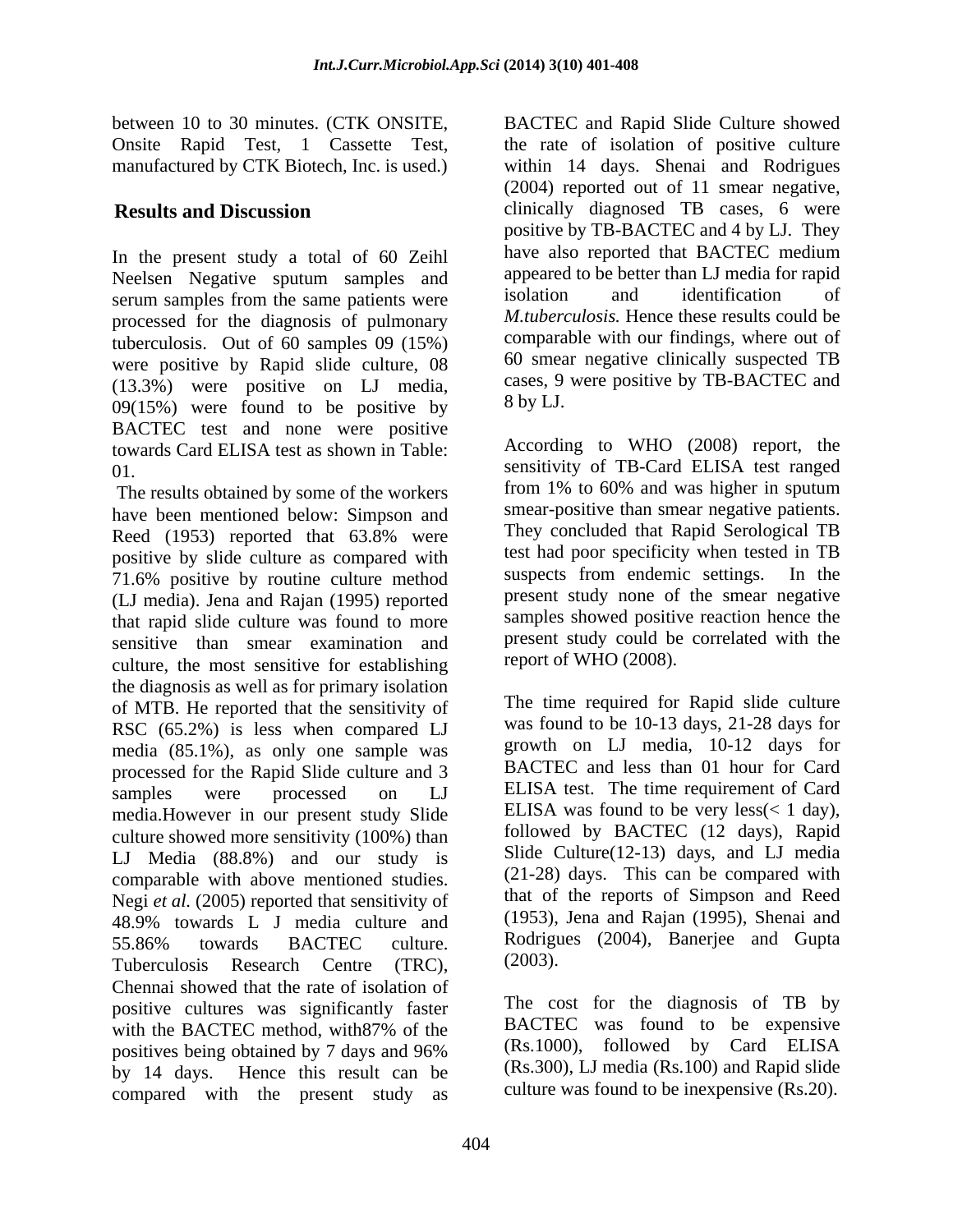| <b>Method of</b>    | <b>Total</b> | <b>No of Positive</b> | $%$ of    | No. of          | $%$ of                 |
|---------------------|--------------|-----------------------|-----------|-----------------|------------------------|
| diagnosis           | samples      | cases                 | Positive  | <b>Negative</b> | - -<br><b>Negative</b> |
|                     |              |                       | cases     | cases           | cases                  |
| <b>Rapid slide</b>  | 60           | 09                    | 15        | $\sim$<br>◡▴    | 85                     |
| culture             |              |                       |           |                 |                        |
| <b>Growth on LJ</b> | 60           | 08                    | 13.3      | 52<br>◡∸        | 86.6                   |
| media               |              |                       |           |                 |                        |
| <b>BACTEC</b>       | 60           | 09                    | 15        | $\sim$<br>ັ     | 85                     |
| <b>Card ELISA</b>   | 60           | $\bf{00}$             | $\bf{00}$ | 60              | <b>100</b>             |
| test                |              |                       |           |                 |                        |

**Table.1** Comparison of Conventional methods with BACTEC and Card ELISA test for diagnosis of Pulmonary Tuberculosis

Out of 60 samples tested 09 (15%) samples were found to be positive towards Rapid slide culture, 08 (13.3%) were positive towards growth of LJ media, 09 (15%) were found be positive towards BACTEC and none of the samples were positive toward Card ELISA test.





| Type of grade    |                            | No of   Percentage |
|------------------|----------------------------|--------------------|
|                  | cases                      |                    |
| <b>Grade I</b>   | $\overline{\phantom{0}02}$ | 22.2               |
| <b>Grade II</b>  | $\vert$ 03                 | 33.3               |
| <b>Grade III</b> | $\boxed{03}$               | 33.3               |
| <b>Grade IV</b>  | 01                         | 11.1               |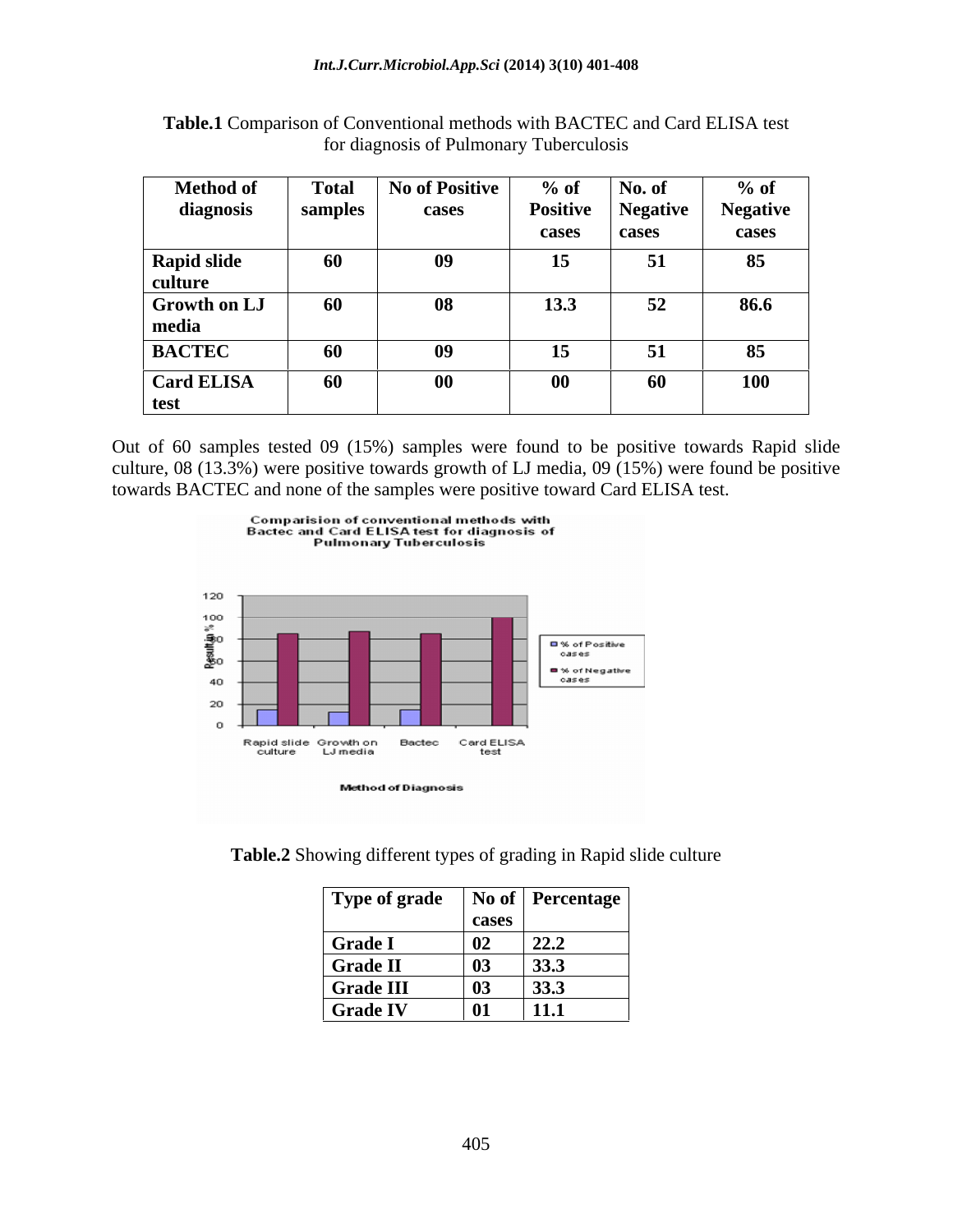**Out of 09 positive Rapid slide culture, 02 samples showed Grade-I, 03 samples showed Grade II and III respectively and only one sample showed Grade-IV growth.** 



Table.3 Comparison of time required for diagnosis of Pulmonary Tuberculosis

| Method of diagnosis   No.  | of <sup>1</sup> |  |
|----------------------------|-----------------|--|
|                            | days            |  |
|                            | required        |  |
| Rapid slide culture        | $10-13$         |  |
| Growth on LJ media   21-28 |                 |  |
| <b>BACTEC</b>              | $10 - 12$       |  |
| <b>Card ELISA</b>          | $\vert$ < 01    |  |

**The time required for Rapid slide culture was found to be 10-13 days, 21-28 days for growth on LJ media, 10-12 days for BACTEC and less than 01 hour for Card ELISA test.**

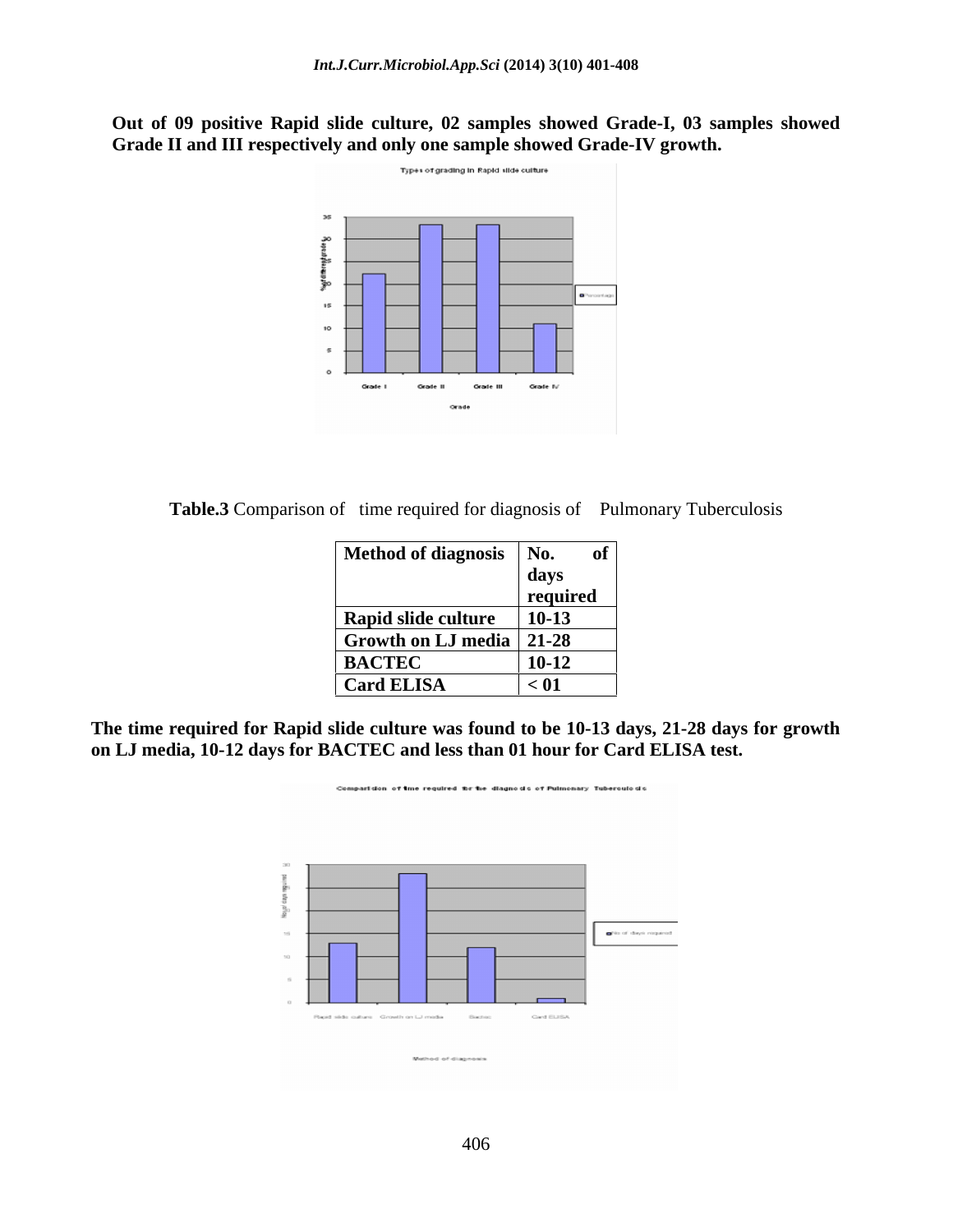| Method of diagnosis   Cost for each |                |
|-------------------------------------|----------------|
|                                     | test in Rupees |
| Rapid slide culture                 |                |
| <b>Growth on LJ media</b>   100     |                |
| <b>BACTEC</b>                       | <b>1000</b>    |
| <b>Card ELISA</b>                   | 300            |

**Table.4** Comparison of cost for the diagnosis of Pulmonary Tuberculosis

**The cost for the diagnosis of Pulmonary Tuberculosis was found to be Rs 20 for Rapid slide culture, 100 for growth on LJ media, Rs. 1000 for BACTEC and Rs 300 for Card ELISA test.** Comparision of cost for the diagnosis of Pulmonary Tuberculosis<br> **test.** 



|        |                       | Rapid slide culture |                   |                                |             |
|--------|-----------------------|---------------------|-------------------|--------------------------------|-------------|
| Growth |                       |                     | positive negative |                                |             |
| on LJ  | <sup>1</sup> Positive | $\vert$ 9 TP        | 00 FN             | $\vert TP + FN \vert 09 \vert$ |             |
| media  | negative 00 FP        |                     | <b>51 TN</b>      | $FP + TN$                      | $\sqrt{51}$ |
|        | <b>Total</b>          | $\vert$ 09          | ັບ                |                                |             |

Sensitivity of RSC= TP/TP+FN X100, 9/9X100= 100%. Specificity of RSC= TN/FP+TNX100, 51/51X100= 100%.

Table.6 showing sensitivity & sensitivity of LJ media

|                                         | Growth on LJ media       |    |                                           |              |                   |
|-----------------------------------------|--------------------------|----|-------------------------------------------|--------------|-------------------|
| Culture                                 |                          |    | $\vert$ positive $\vert$ negative $\vert$ |              |                   |
| $\frac{1}{1}$ on Bactec Positive   8 TP |                          |    | <b>01 FN</b>                              | $TP + FN$ 09 |                   |
|                                         | negative   00 FP   52 TN |    |                                           | $FP + TN$    | $\epsilon$<br>ے ر |
|                                         | <b>Total</b>             | 08 | $\overline{\phantom{a}}$                  |              |                   |

Sensitivity of LJ media=  $8/8+1 \times 100 = 88.8\%$ . Specificity of LJ media=  $52/1+52 \times 100 = 98.1\%$ .